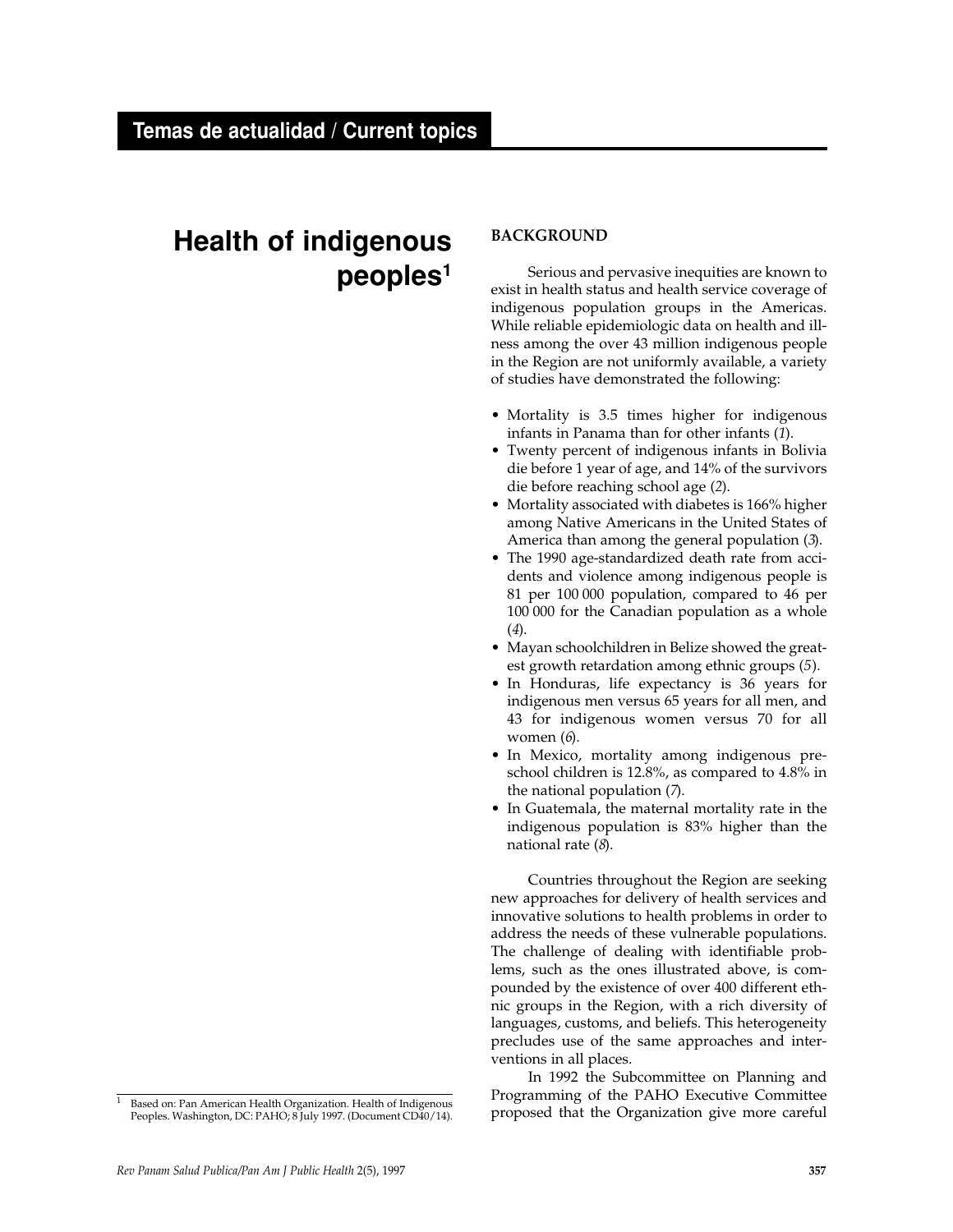consideration to the health and well-being of the indigenous peoples of the Americas. In response, in 1993, when the world celebrated the Year of the Indigenous Peoples, the Pan American Health Organization embarked on a joint venture with indigenous peoples to explore how PAHO should respond. A consultation workshop was held in Winnipeg, Canada, in which representatives of indigenous populations, governments, and other groups from 18 countries participated, and its recommendations were incorporated into a proposal. Known as the Health of Indigenous Peoples Initiative, the proposal was subsequently presented to and approved by the Governing Bodies of the Organization (Resolution CD37.R5, attached as an Annex).

Based on recommendations from the Winnipeg workshop, five principles guide the Organization's work with indigenous communities, provide criteria for monitoring, and will serve as the basis for evaluation at the end of the Decade of the World's Indigenous Peoples in 2004: (1) the need for a holistic approach to health, (2) the right to selfdetermination of indigenous peoples, (3) the right to systematic participation, (4) respect for and revitalization of indigenous cultures, and (5) reciprocity in relations.

In 1994, participants in subregional workshops in Santa Cruz, Bolivia, and Quetzaltenango, Guatemala, ratified the principles agreed to in Winnipeg and the goals presented in Resolution CD37.R5. By 1995, a Plan of Action had been established to ensure that the political will expressed by the Member States in the resolution was translated into concrete and sustainable action.

This subject has also begun receiving its due attention at the global level. In 1996 the 49th World Health Assembly adopted a resolution on implementing the Decade of the World's Indigenous Peoples (1994–2004), and the UN Working Group on Indigenous Populations included health as an agenda item. In both cases, work under way in the Region of the Americas was acknowledged for having raised awareness about inequities in health status and access to care.

# **PROGRESS IN IMPLEMENTATION THROUGH 1996**

To date, work within the Initiative has been concentrated in the following five areas: building capacity and alliances; working with Member States to implement national and local processes and projects; developing projects in priority programmatic areas; strengthening traditional health systems; and disseminating scientific, technical, and public information.

**Building capacity and alliances.** This area of work was the primary focus of the Initiative prior to development of the Plan of Action in 1995, and it continues to be important as changes to the Plan are identified on the basis of lessons learned in the first three years. Subregional workshops provided training, and promotion efforts identified key people in PAHO offices, ministries of health, and indigenous organizations who would be responsible for implementation of Resolution CD37.R5. PAHO has developed alliances with international indigenous organizations, development banks, UN agencies, and national institutions to work in areas of common interest.

**Supporting Member States.** PAHO is providing support to the countries' efforts to develop national and local plans, policies, and processes to benefit their indigenous populations. Work in this area is being done in a phased approach, with priority being given to countries with large indigenous populations, in terms of either numbers or proportion of total population. However, all countries receive the benefit of subregional and regional efforts.

From the beginning, efforts have been made to involve indigenous representatives, especially women. Work in the countries has been facilitated by the joint involvement of such representatives along with PAHO Country Offices and national counterparts in the ministries of health, where these have been designated. Progress reports have been prepared by ministry of health or PAHO representatives in 18 countries and will form the basis for published summaries of current and future work.

**Developing priority projects.** A third area of work is to design and mobilize resources for projects that address priority health problems and vulnerable populations. Based on ongoing consultation with indigenous communities, the Initiative has promoted projects and activities in a number of program areas. The most progress has been achieved in water and basic sanitation, health of indigenous women, mental health, cholera prevention, vaccine-preventable diseases, and involvement of NGOs in health development. There are currently 18 regional programs for which proposals, concrete technical cooperation activities, concept papers, and extrabudgetary projects are at various stages of development.

**Strengthening traditional health systems.** Part of the challenge in this area is to build closer linkages between the indigenous health system, with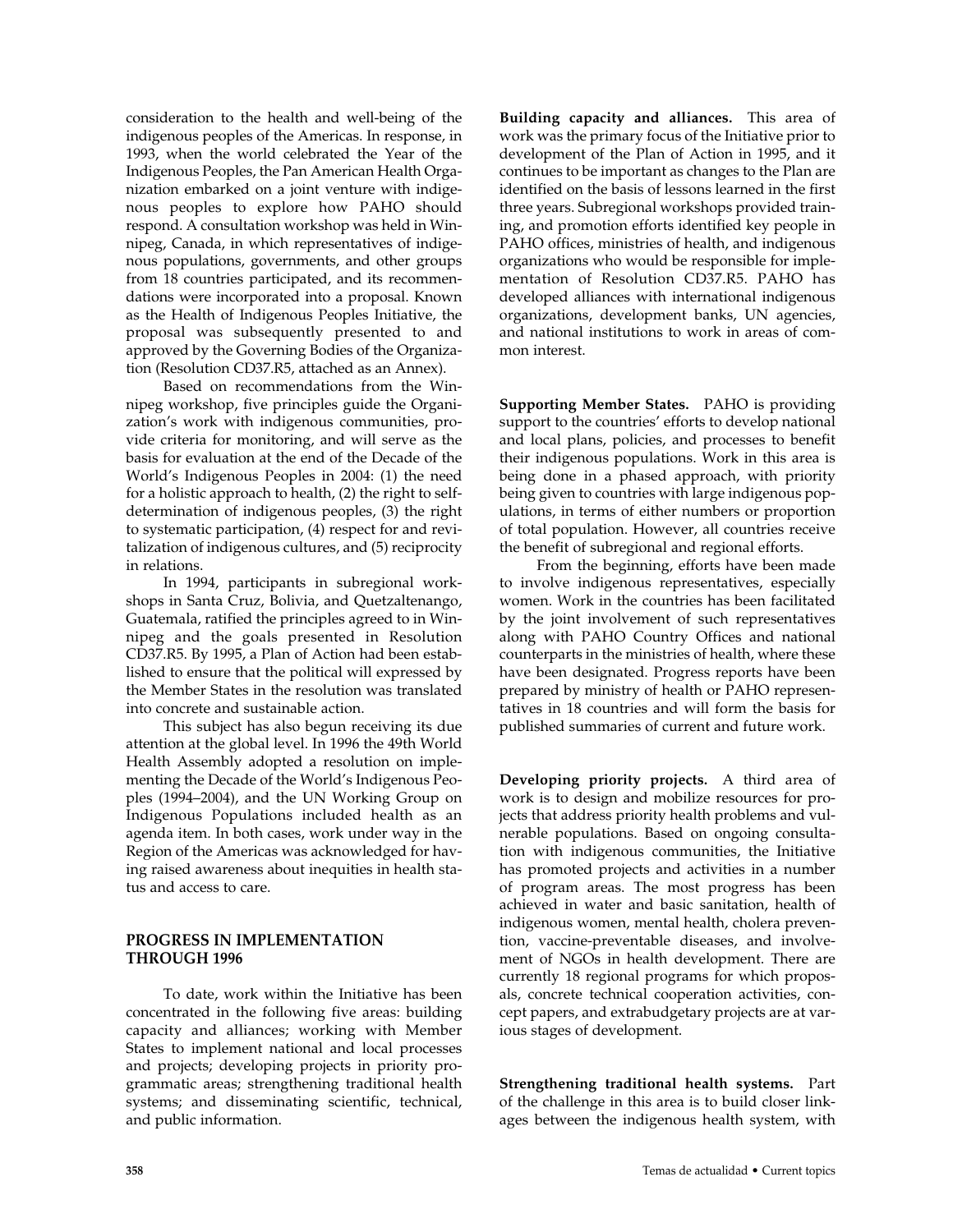its many types of health agents and practices, and the official system provided by governments. A majority of the 43 million indigenous persons in the Americas probably do not have true access to basic primary health care offered through government-sponsored programs, because even where such services are physically accessible, there are often financial, geographic, or cultural barriers to their use. Where such barriers exist, communities depend upon traditional and spiritual healers to promote health, prevent illness, and provide treatment for common conditions. Several intercountry projects have brought together traditional healers so they might learn from each other. In some countries, NGOs of traditional healers have been established to address needs for quality improvement and national recognition. Legislative remedies may be needed in cases where healers encounter obstacles to their practice or are blocked from obtaining the products they use for healing. In some groups, the objective is to restore knowledge that has been lost because of past devaluation of traditional practices and lack of interest among the young in becoming traditional healers. In addition, health workers who provide care in multicultural communities need to be educated about indigenous health practices.

**Promoting information-sharing and research.** The fifth area of work is to identify and develop efficient mechanisms to coordinate, promote, disseminate, and exchange scientific and technical information. Through 1996, 23 documents and publications had been prepared and distributed, and as of April 1997, eight more were in development. A pamphlet about the Initiative and a video in English and Spanish are being disseminated throughout the Region. In 1995, a work group on research met to begin setting priorities and developing collaborative research projects that address priority problems. Three indigenous researchers shared their experience and views; they are among a growing network of scientists who will provide guidance for dealing with the numerous ethical issues which are inherent in the conduct of research.

From the beginning of the Initiative, PAHO has emphasized an intersectoral approach and the need to find partners who will work with it to carry out the Plan of Action or who have complementary plans. In May 1996, the Director of PAHO signed an agreement with the Indigenous Parliament of the Americas. It provides that PAHO will work together with other international parliaments to develop and implement a plan to help countries create a legislative agenda for national health policies, produce legislation that deals with traditional healers and medicinal plants, and encourage legislators to work in other advocacy efforts for indigenous health.

# **CHALLENGES FACED AND LESSONS LEARNED**

In implementing Resolution CD37.R5 and the Initiative, a number of important lessons have been learned. These lessons will provide criteria for reorienting future work.

Resource mobilization has taken longer than anticipated, and negotiations with donors are ongoing. In the future, PAHO will initially focus on efforts that can be carried out with limited additional resources, encourage programs and countries to allocate small amounts of regular funds, and seek out less traditional donors.

Tracking the interprogrammatic components of the Initiative continues to be a challenge, especially when a more general project includes activities related to indigenous health. Attempts are under way to find better ways to track efforts across programs.

Few countries routinely collect and analyze vital statistics or health service statistics by ethnic group, so it has been difficult to develop good baseline data or to adequately assess the health and living conditions of the indigenous peoples of the Region. Future efforts will be directed at promoting disaggregation of core data by ethnic group, with the goal of detecting and monitoring inequalities in health status and access to health services. Where this is not possible in the short term, substitute indicators will have to be found, such as data for municipalities with 50% or more indigenous population for comparison with national data.

Insufficient progress has been made in the systematic participation of indigenous individuals and their organizations. Very few countries have established technical government commissions with indigenous representatives, although a number have developed interprogrammatic task forces or commissions in the ministries of health. National indigenous institutes are not always controlled by indigenous groups, and, even when they are, they do not always consider health a high priority.

# **FUTURE PLANS**

Based on experience gained since 1993, the following four principal areas of work are proposed for 1997–1998: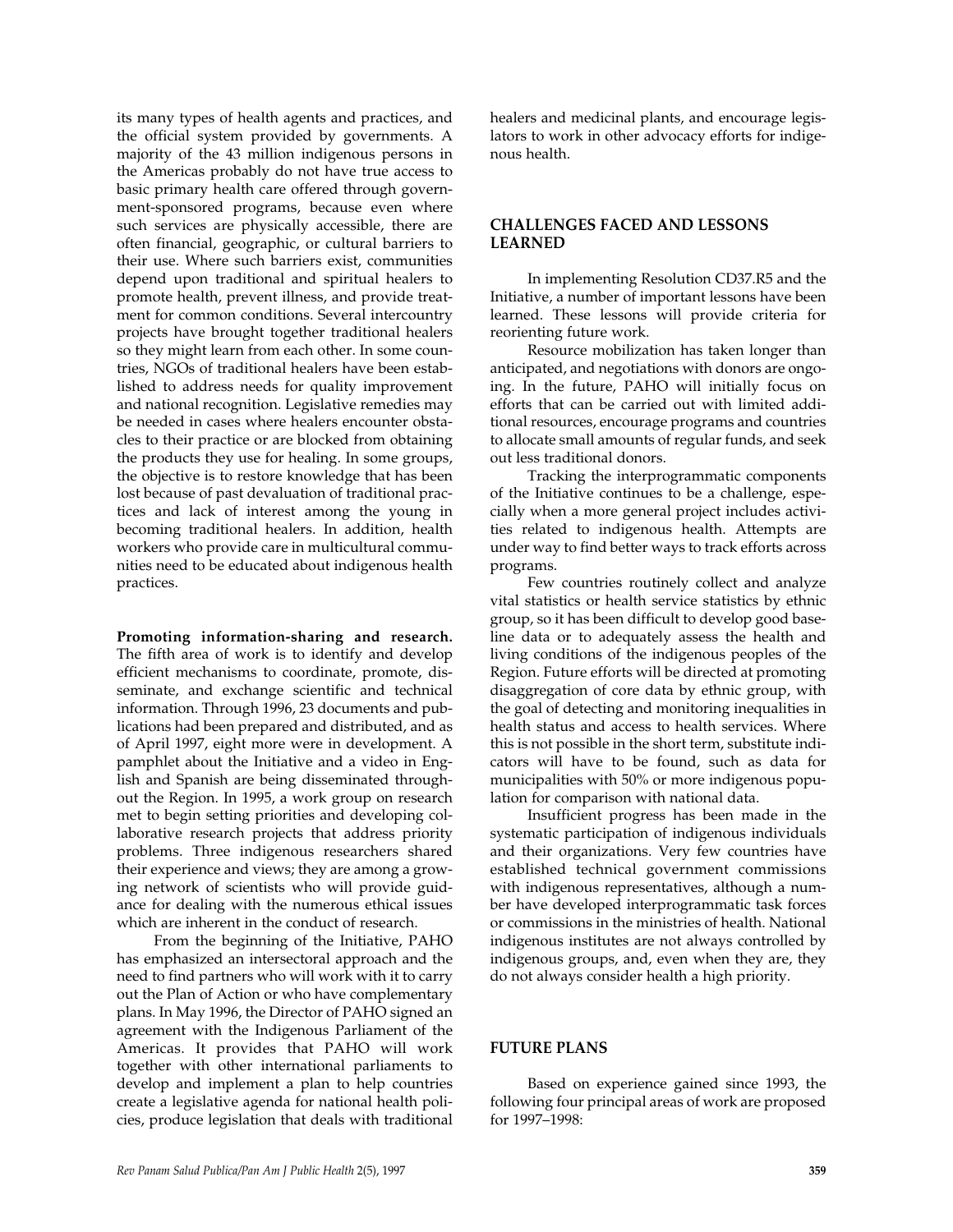**Strategic planning and management.** This continues to be a critical aspect of the Initiative, in order to ensure that it remains consistent with the principles espoused in Resolution CD37.R5. Countries have had different levels of response to promotion of the Initiative, and progress reports presented by countries through 1996 reflect a variety of efforts. The evolution of the Initiative in the countries is expected to consist of four stages: promotion, initiation, consolidation, and evaluation.

A project, "Toward Health of Indigenous Peoples: Processes and Projects," has been submitted to the Inter-American Development Bank and other donors in order to obtain supplemental funding for the initiation stage in the countries. It also includes support for training of indigenous leaders and for subregional networks led by indigenous groups.

**Priority programs.** PAHO will continue established priority programs and will develop new areas in which countries have an interest in setting up projects with indigenous communities. An important asset will be a human resources database, with indigenous experts identified for each priority program. Where expertise does not currently exist, training for indigenous professionals will be encouraged, and countries could set aside PAHO fellowships to ensure that expertise is developed in priority areas. Finally, the incorporation of an indigenous health component into more general research projects will be encouraged and resources mobilized. This collaborative approach has already yielded modest success.

**Organization and delivery of health services in multicultural communities.** Activities will focus on preparing health workers to provide culturally sensitive care and on developing and field-testing guidelines and teaching materials to support this effort. Guidelines for the regulation, legitimization, or legalization of traditional healers will also be developed and disseminated in collaboration with the Indigenous Parliament and other international parliaments. Since many indigenous people live in sparsely populated areas, innovative strategies to provide access to basic public health and clinical services will be identified, systematized, documented, and disseminated through technical cooperation between countries.

**Production and dissemination of scientific, technical, and public information.** Efforts during 1997 and 1998 will be directed toward presenting information on health and living conditions of

indigenous peoples in individual countries, in subregions, and in the Region as a whole. Countries will be assisted in the preparation and publication of documents on indigenous health, and priority programs will produce and disseminate reports of their work and basic program documents. PAHO is currently exploring possible sources of funding and technical support for a series of videos on indigenous culture and health development. The videos will highlight the important contributions of indigenous cultures to health and showcase the variety of innovative approaches that are being developed as part of the Initiative.

PAHO's partners for the Initiative include UN agencies and the Organization of American States. These partnerships will continue to be important for the mobilization of technical and financial resources at the regional and country levels. Other institutions with expertise in indigenous health will also be sought out.

At its 40th meeting the PAHO Directing Council reaffirmed commitment to the goals of the Decade of the World's Indigenous Peoples and approved the activities proposed under the Initiative for 1997–1998 (Resolution CD40.R6). It also urged the Member States to be persistent in efforts to detect, monitor, and reverse inequities in health status and in access to basic health services for vulnerable groups, including indigenous populations.

Equity is a philosophical underpinning of PAHO's work in public health. As long as some communities have less access to services, a greater burden of disease, and fewer opportunities than others, the goal of health for all will not be realized. Persistent efforts on behalf of the indigenous communities of the Americas will allow the countries to celebrate their shared success at the close of the Decade of the World's Indigenous Peoples.

#### **SINOPSIS**

# **La salud de los pueblos indígenas**

*La Iniciativa de Salud de los Pueblos Indígenas fue lanzada por la OPS en 1993, en observación de recomendaciones emitidas en un taller celebrado en Winnipeg, Canadá. Su propósito es afrontar la desigualdad que existe en el estado de salud y en el acceso a atención sanitaria de las poblaciones indígenas de las Américas. Desde 1993 la Iniciativa se ha centrado en las siguientes cinco áreas de acción: la creación de capacidad de actuación y de alianzas; el desarrollo de procesos y proyectos nacionales y locales; el establecimiento de proyectos destinados a hacer frente a los problemas de salud*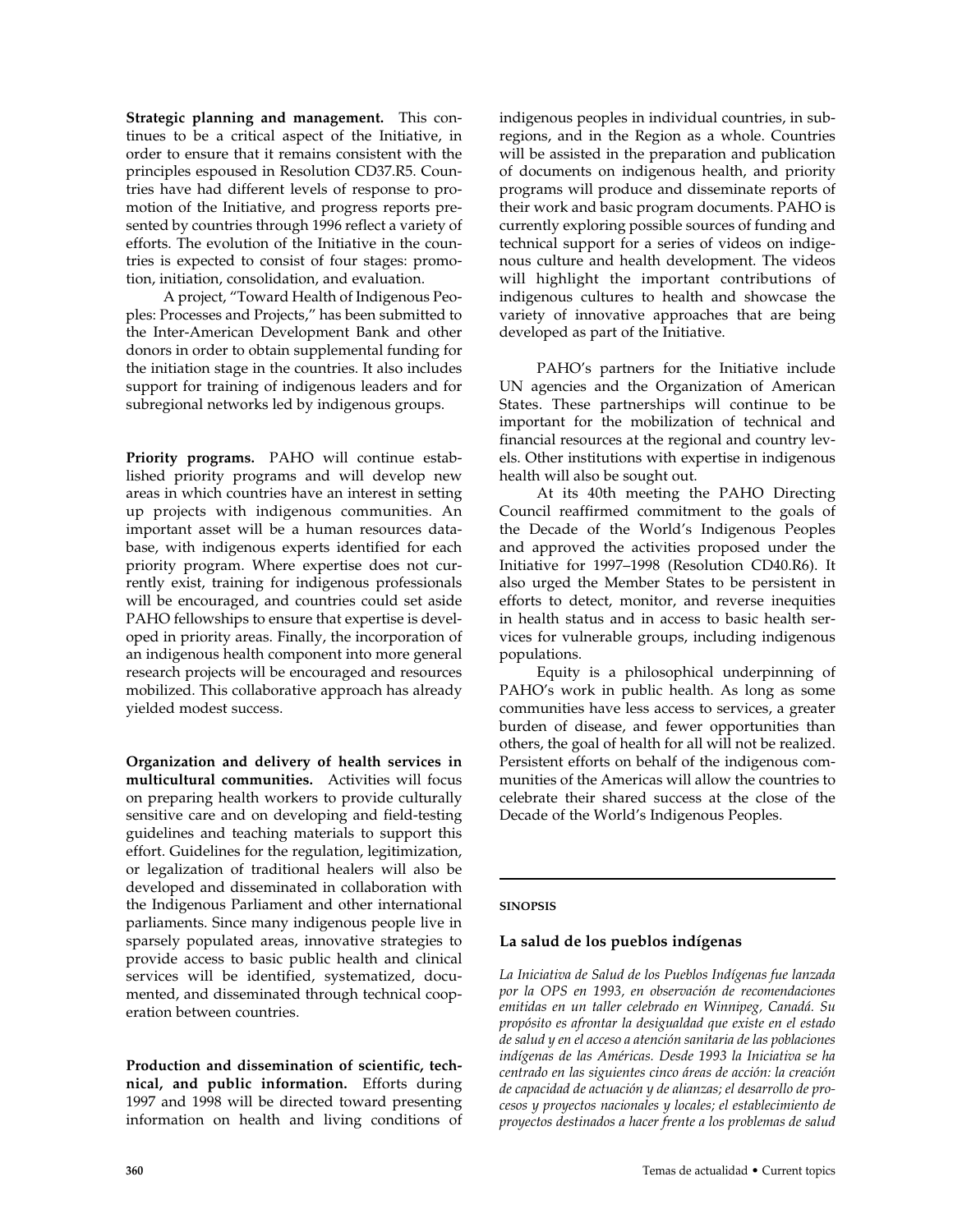*prioritarios; el fortalecimiento de los sistemas de salud tradicionales, y la diseminación de información científica, técnica y sanitaria. Se ha usado un enfoque por fases para introducir la Iniciativa en los países y sus respuestas han sido variadas. Los desafíos enfrentados actualmente se relacionan con la movilización de fondos extrapresupuestarios, el manejo de*

*las actividades de diferentes programas y agencias y la representación continua de los pueblos indígenas en los niveles regional y nacional. En el presente informe se examina el progreso alcanzado hasta la fecha y se describen las iniciativas que se adoptarán en el futuro*

### **REFERENCES**

- 1. Amaris A, Flores C, Mojica J. *Mortalidad infantil en Panamá: un análisis de sus tendencias derivadas del censo 1990.* Panama: 1992.
- 2. Asongs (1986), in: Centro de Comunicación y Desarrollo Andino. *Los Jampiris de Ragaypampa.* Bolivia: 1993.
- 3. Indian Health Service. *Trends in Indian health 1996.* Washington, DC: Department of Health and Human Services, Public Health Service; 1996.
- 4. Ministry of National Health and Welfare, Ministry of Supply and Services. *Aboriginal health in Canada.* Ottawa: Ministry of Supply and Services; 1992.
- 5. Government of Belize, Ministry of Education; Pan American Health Organization, Institute of Nutrition of Central America and Panama; United Nations Children's Fund; United Nations Development Program. *Closing the gap: national height census of school children in Belize,*

*1996.* Belmopan: Ministry of Education; 1996.

- 6. Rivas R. *Pueblos indígenas y garifunas.* Honduras: Guaymuras; 1993: 492 pp.
- 7. Secretaría de Salud, Instituto Nacional Indigenista. *La salud de los pueblos indígenas en México.* Mexico City: Secretaría de Salud; 1993.
- 8. Velásquez L. *Mujer maya y salud.* Guatemala: 1994.

## **ANNEX**

#### **Resolution CD37.R5—Health of Indigenous Peoples**

*The XXXVII Meeting of the Directing Council,*

Having seen Document CD37/20 on the initiative "Health of the Indigenous Peoples of the Americas";

Taking into account the recommendations formulated by the participants at the Working Meeting on Indigenous Peoples and Health, held in Winnipeg, Manitoba, Canada, from 13 to 17 April 1993;

Recognizing that the living and health conditions of the estimated 43 million indigenous persons in the Region of the Americas are deficient, as reflected in excess mortality due to avoidable causes and in reduced life expectancy at birth, which demonstrates the persistence and even the aggravation of inequalities among indigenous populations in comparison with other homologous social groups;

Considering the aspiration of indigenous peoples to take charge of their own institutions and ways of life, the need for them to assert their own identity, and the need to respect their rights with regard to health and the environment;

Recognizing the unique contributions that indigenous peoples make to the preservation of ethnic and cultural diversity in the Americas, to biodiversity and a balanced ecology, and, most especially, to the health and nutrition of society;

Emphasizing the need to take a new look at, and respect the integrity of, the social, cultural, religious, and spiritual values and practices of indigenous peoples, including those related to health promotion and maintenance and the management of diseases and illnesses; and

Reiterating the importance of the strategy for the transformation of national health systems and the proposal for the development of alternative models of care at the level of local health systems as a valuable tactical resource and a fundamental requisite for dealing with current problems relating to insufficient coverage, inadequate access, and the lack of acceptance of health services on the part of indigenous populations,

*(continues on next page)*